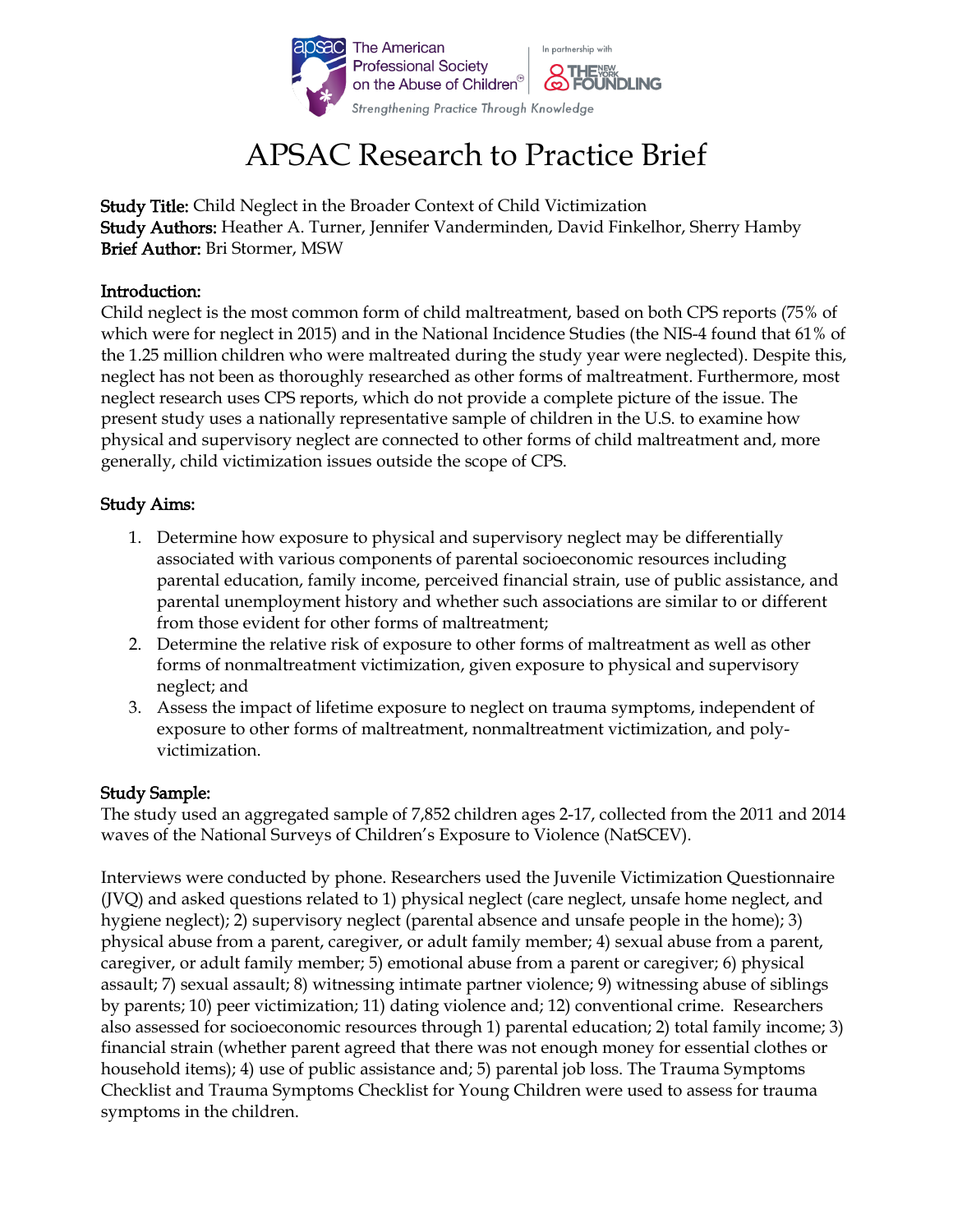# Findings:

When examining differences in neglect by age group, researchers found significantly greater care neglect in children under ten than children ages 10-17 (5.27% vs. 32.4%). There were no significant differences in other types of physical neglect by age. Researchers also found significantly greater supervisory neglect in children ages 10 to 17. (17.56% vs. 4.58% in children ages 2-9). While some of this variation may reflect developmentally appropriate variations in level of supervision, these findings and the findings related to physical neglect suggest incomplete CPS data, which tend to show much higher rates of neglect in very young children.

Children whose parents have less than a high school diploma were twice as likely to experience physical neglect than children whose parents received a college education (11.35% vs. 5.68%). Supervisory neglect was also significantly less likely when parents had a college education. No other types of maltreatment were associated with parental education.

Income level was not associated with any type of maltreatment, however, parents who reported financial strain and receiving public assistance had higher rates of physical neglect. No other forms of maltreatment were related to these socioeconomic indicators.

The only socioeconomic indicator significantly connected to all forms of maltreatment was parental job loss. In the case of neglect specifically, children with a parent who had been unemployed were more likely to experience both physical neglect (19.08% compared to 5.19% without job loss) and supervisory neglect (19.08% compared to 8.58%).

The researchers also found strong relationships between neglect and all other types of victimization. Children who were physically neglected were at 9.07 times the risk of sexual abuse, 5.28 times the risk of physical abuse, 3.5 times the risk of emotional abuse, and were 9.6 times more likely to witness sibling abuse than non-neglected children. Children who experienced supervisory neglect were 7.51 times more likely to be sexually victimized by an adult non-caregiver than children with no supervisory neglect.

All types of maltreatment and victimization were related to child trauma symptoms, but the strongest relationship was polyvictimiation (total number of victimization types, excluding neglect), which was most significantly related to trauma symptoms. When researchers controlled for polyvictimization, the effects of neglect on trauma symptoms was no longer significant.

### Recommendations:

This study builds the body of literature examining the nuances of the links between neglect and poverty. Researchers did not find income level to be a predictor of physical neglect but did find that reported financial strain and use of public assistance were linked to physical neglect. Practitioners may consider adding a question about perceived financial strain in their assessments of at-risk families to reflect these findings.

Researchers also found parental education to be significantly linked to both physical and supervisory neglect. Since most education programs do not include instruction on parenting and child development, more research should be done to understand why education showed greater links than other socioeconomic indicators. Parental education and home visiting programs might consider targeting parents with lower levels of education for their services.